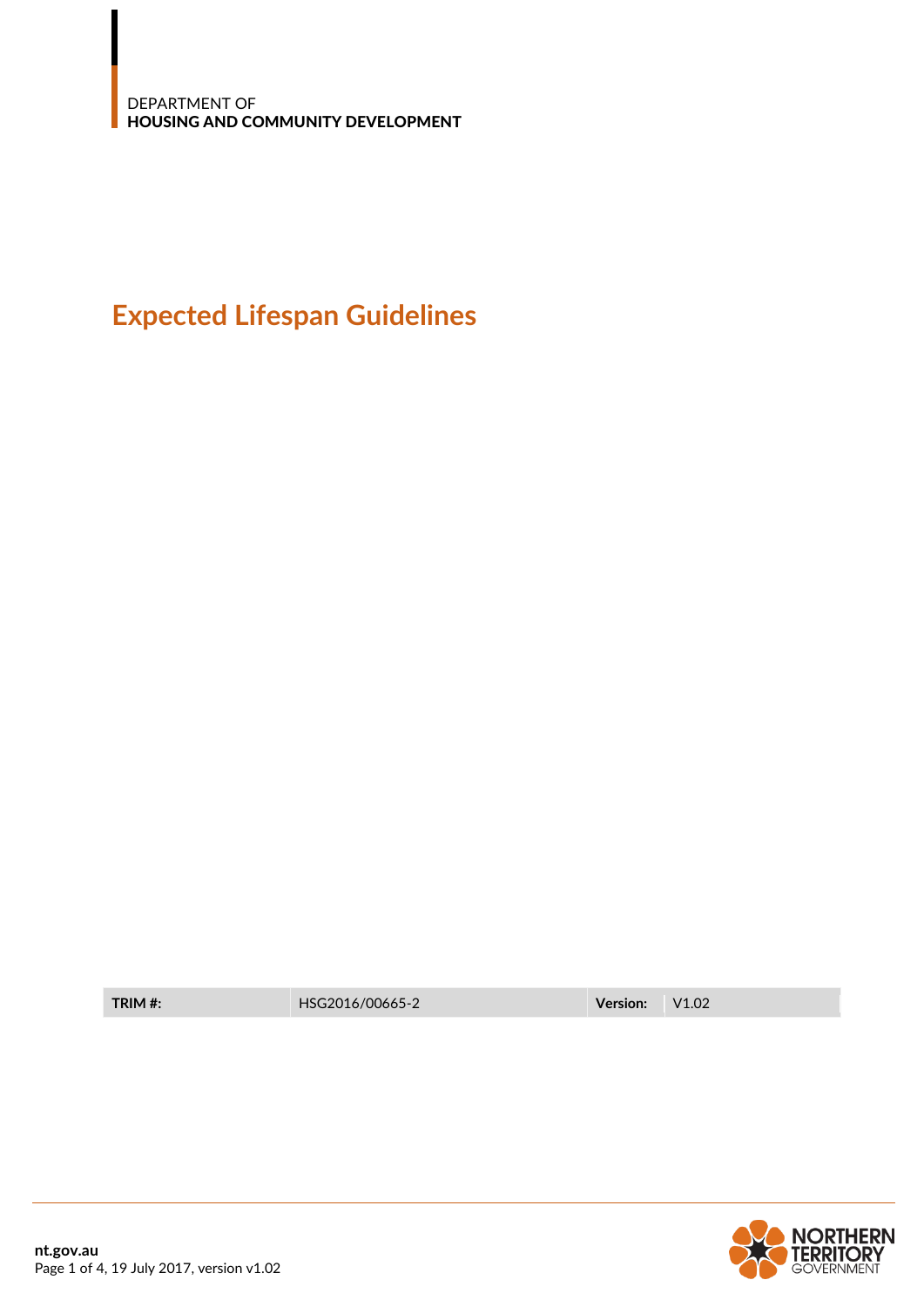## **Expected Lifespan Guidelines**

The following table contains the expected lifespan of items within a public housing dwelling. It is provided as a guide only. Final discretion on the actual lifespan of an item lies with the Property Manager in consultation with accredited professionals.

| <b>Walls and Ceilings</b>                                                      |                 |
|--------------------------------------------------------------------------------|-----------------|
| Plasterboard, ceramic tiles                                                    | $15 - 20$ years |
| Ceilings - plasterboard                                                        | $25 - 30$ years |
| Face brickwork, Render                                                         | $40 - 50$ years |
| <b>Floors</b>                                                                  |                 |
| Hardwood tongue and groove (actual floor not polished finish)                  | $20 - 25$ years |
| Ceramic tiles                                                                  | $35 - 40$ years |
| Vinyl sheeting                                                                 | $20 - 25$ years |
| Vinyl tiles                                                                    | $15 - 20$ years |
| <b>Painting</b>                                                                |                 |
| Internal surfaces                                                              | 7 years         |
| (Tenants will be charged the following proportional costs depending on<br>age) | 100%            |
| Up to 1 year                                                                   | 80%             |
| $2 - up to 3 years$                                                            | 60%             |
| $3 - up to 4 years$                                                            | 40%             |
| $4 - up to 7 years$                                                            | Nil             |
| Over 7 years                                                                   |                 |
| <b>External surfaces</b>                                                       | 10 years        |
| Timberwork - Frames Doors etc.                                                 |                 |
| Cupboards                                                                      | $15 - 20$ years |
| <b>External doors</b>                                                          | $15 - 20$ years |
| Internal doors                                                                 | $20 - 25$ years |
| <b>Plumbing Hardware</b>                                                       |                 |
| <b>Toilet Cisterns</b>                                                         | $7 - 10$ years  |
| <b>Ceramic Sinks</b>                                                           | $15 - 20$ years |
| Ceramic accessories, i.e. soap holders, towel rail ends                        | 15 years        |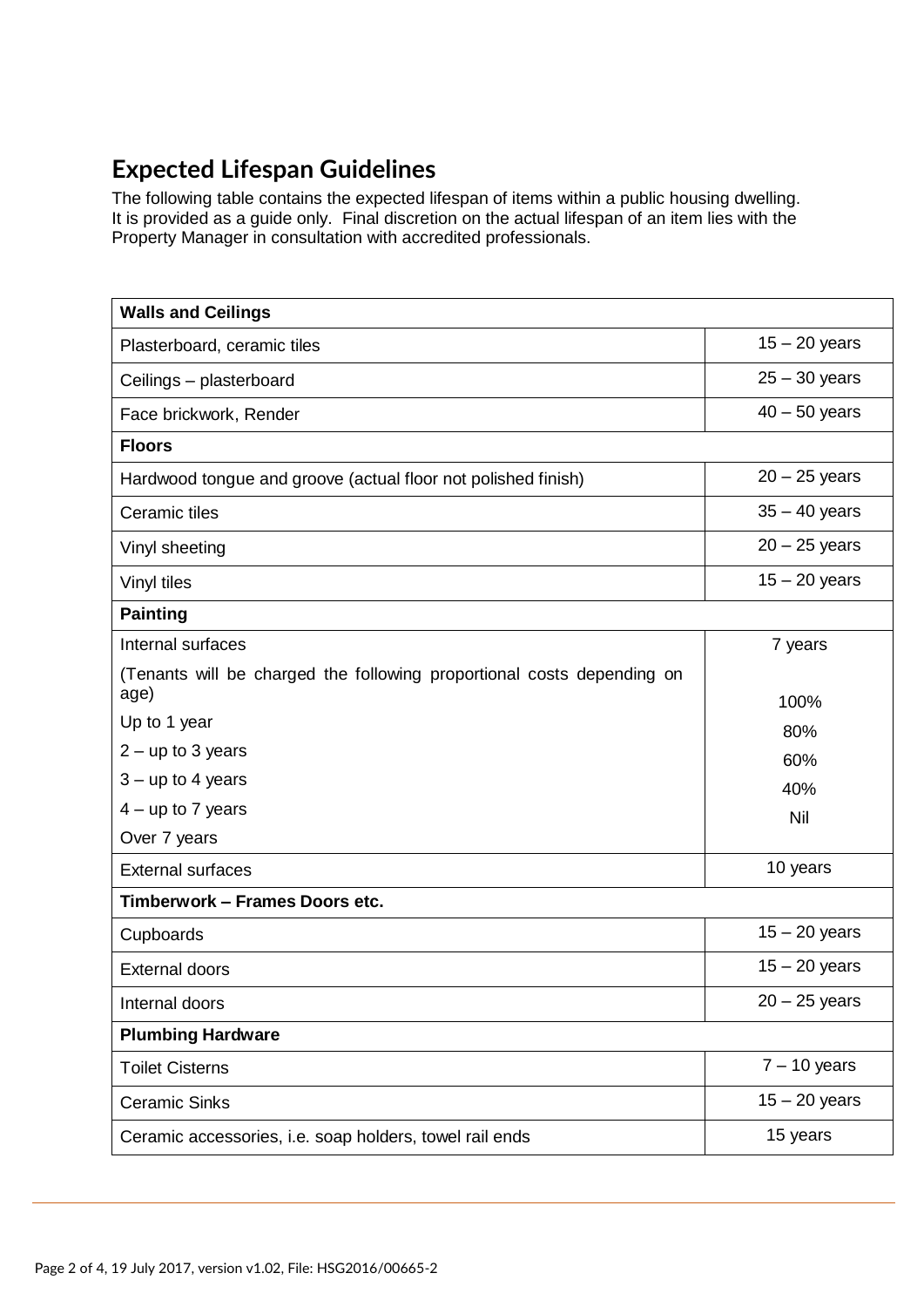| <b>Electrical Hardware</b>                                             |                 |  |
|------------------------------------------------------------------------|-----------------|--|
| <b>Stove</b>                                                           | 10 years        |  |
| <b>Light Fittings</b>                                                  | $15 - 20$ years |  |
| Electrical fixtures, i.e. power points, light switches etc.            | $15 - 20$ years |  |
| <b>Fences, Gates</b>                                                   |                 |  |
| Chain link fences                                                      | $20 - 30$ years |  |
| Timber                                                                 | $10 - 15$ years |  |
| Colorbond sheeting                                                     | $15 - 20$ years |  |
| <b>Windows</b>                                                         |                 |  |
| Frames - wooden excluding painting                                     | 15-20 years     |  |
| Frames – metal                                                         | $15-20$ years   |  |
| Fly screens                                                            | 7 years         |  |
| (Tenants will be charged the following proportional costs depending on |                 |  |
| age)                                                                   | 100%            |  |
| Up to 1 year                                                           | 80%             |  |
| $1 - up to 2 years$                                                    | 60%             |  |
| $2 - up to 3 years$                                                    | 40%             |  |
| $3 - up to 4 years$                                                    | 20%             |  |
| $4 - up to 7 years$                                                    | Nil             |  |
| Over 7 years                                                           |                 |  |